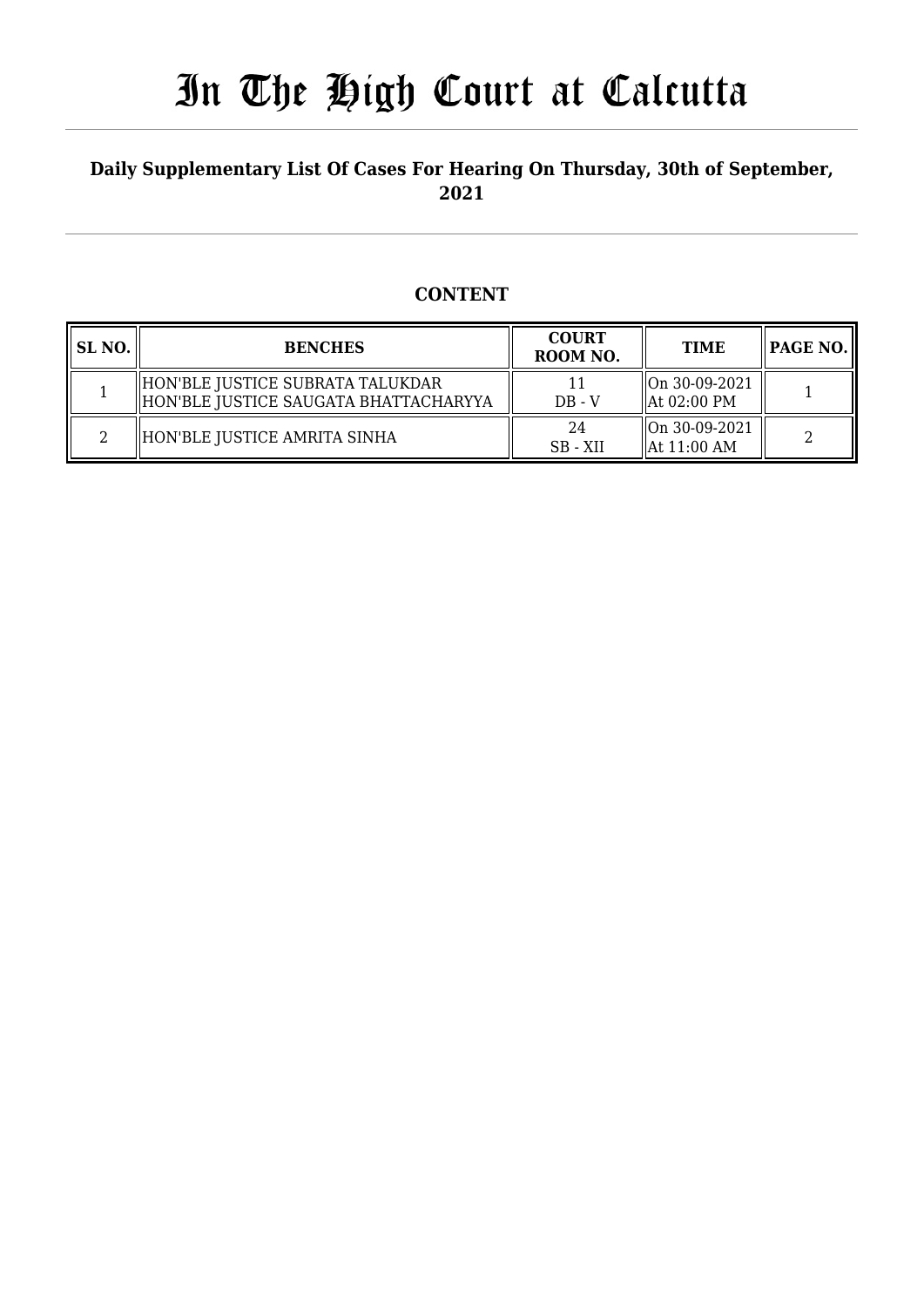

## Calcutta High Court **In The Circuit Bench at Port Blair Appellate Side**

**DAILY CAUSELIST For Thursday The 30th September 2021**

**COURT NO. 11**

**DIVISION BENCH (DB - V)**

**AT 2:00 PM**

**HON'BLE JUSTICE SUBRATA TALUKDAR HON'BLE JUSTICE SAUGATA BHATTACHARYYA**

**(VIA VIDEO CONFERENCE)**

#### **FROM PRINCIPAL BENCH**

## **FOR HEARING**

1 MA/16/2021 (Part Heard) (6 PBS) VS SANIYA SUBHASH THE ANDAMAN AND NICOBAR ADMINISTRATION

AND OTHERS

S.AJITH PRASAD KRISHNA RAO

IA NO: CAN/1/2021